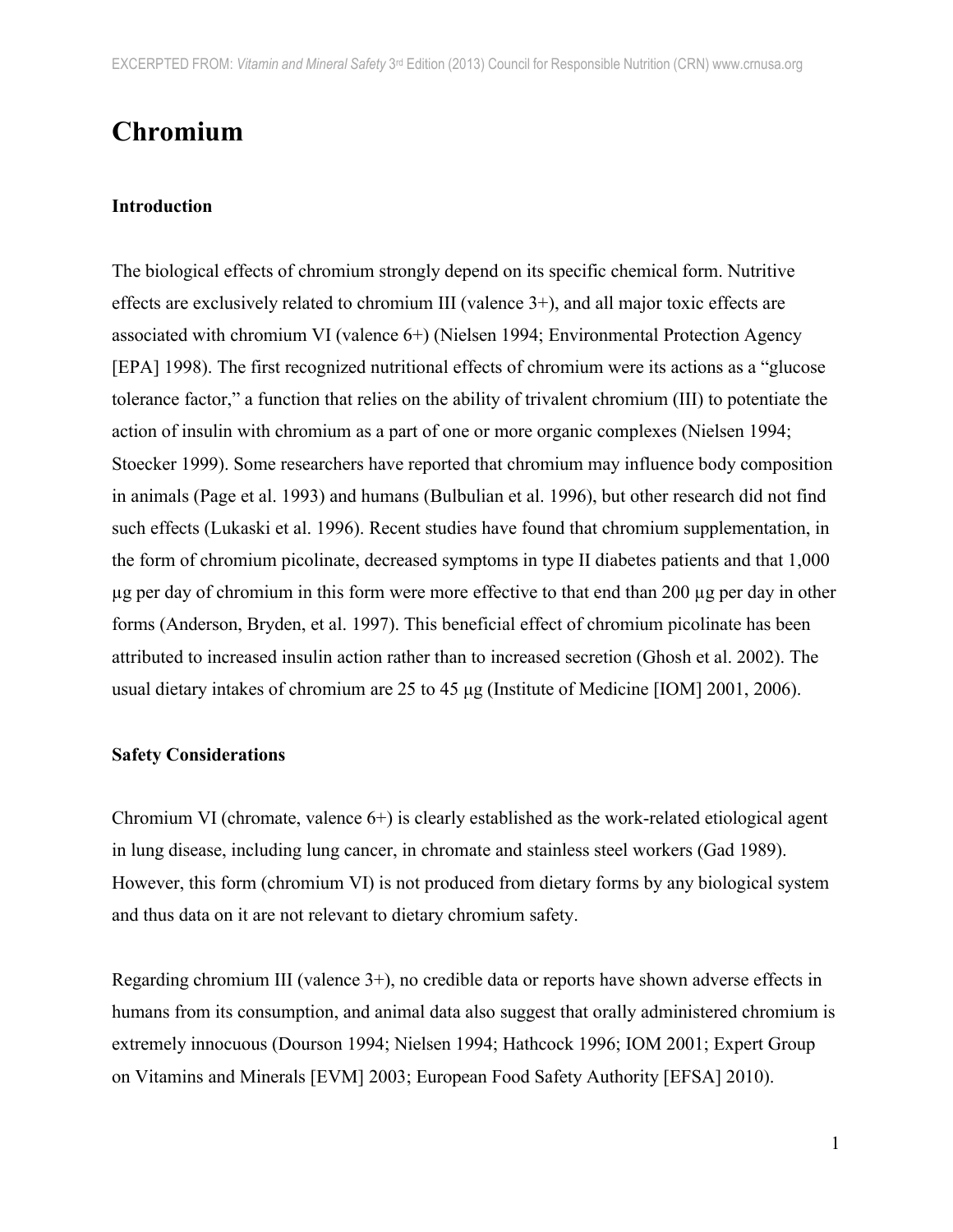The potential genotoxicity of chromium III has been assessed in several experiments. Results of in vitro assays are conflicting, with some evidence indicating that certain chromium III compounds may cause chromosomal damage in vitro at high concentrations (EFSA 2010); however, chromium III compounds do not have genotoxic activity in vivo (EFSA 2010). Moreover, ingestion of various chromium III compounds did not produce carcinogenicity in mice and rats in long-term studies (Schroeder et al. 1964, 1965; Ivankovic and Preussman 1975). The National Toxicology Program (NTP) of the U.S. Department of Health and Human Services (DHHS) performed carcinogenicity studies on chromium picolinate monohydrate and concluded that there was no evidence of carcinogenic activity due to the tested substance in female rats or in male or female mice (DHHS 2008; Stout et al. 2009). Although the NTP stated that there was equivocal evidence of carcinogenic activity in male rats (based on an increase in the incidence of preputial gland adenomas), the absence of a dose-response effect, as well as the lack of such effects across sexes or species, indicates that chromium picolinate is not carcinogenic.

The available data from studies in mice provide evidence of a lack of developmental toxicity associated with chromium III ingestion. In a limited number of animal studies, inconsistent findings with respect to reproductive toxicity have been reported, with no effects on reproduction parameters observed in some studies but some effects noted in others (EFSA 2010). The LOAEL values from the latter studies are several orders of magnitude higher than the intake of chromium III from food and supplements, indicating a large margin of safety.

Picolinic acid is a metabolite of tryptophan, and total daily exposure via this route is many times higher than the amounts contained in chromium picolinate dietary supplements. It is naturally present in human breast milk  $(3 \mu M)$ , cow milk  $(5 \mu M)$ , and other foods such as broccoli, beans, and potatoes (Robello et al. 1982). The estimated urinary output of picolinate by adults is 14 mg per day (Evans 1993). A chromium picolinate-containing dietary supplement (CrPic<sub>3</sub>) with 200 µg chromium would include 1.4 mg of picolinate. Assuming total absorption of the picolinate from this strength supplement and no catabolism of the picolinate, the supplement would increase urinary output by 10 percent. Even with a chromium-containing supplement level of 1,000 µg, the daily picolinate exposure of adults would be increased by only 50 percent.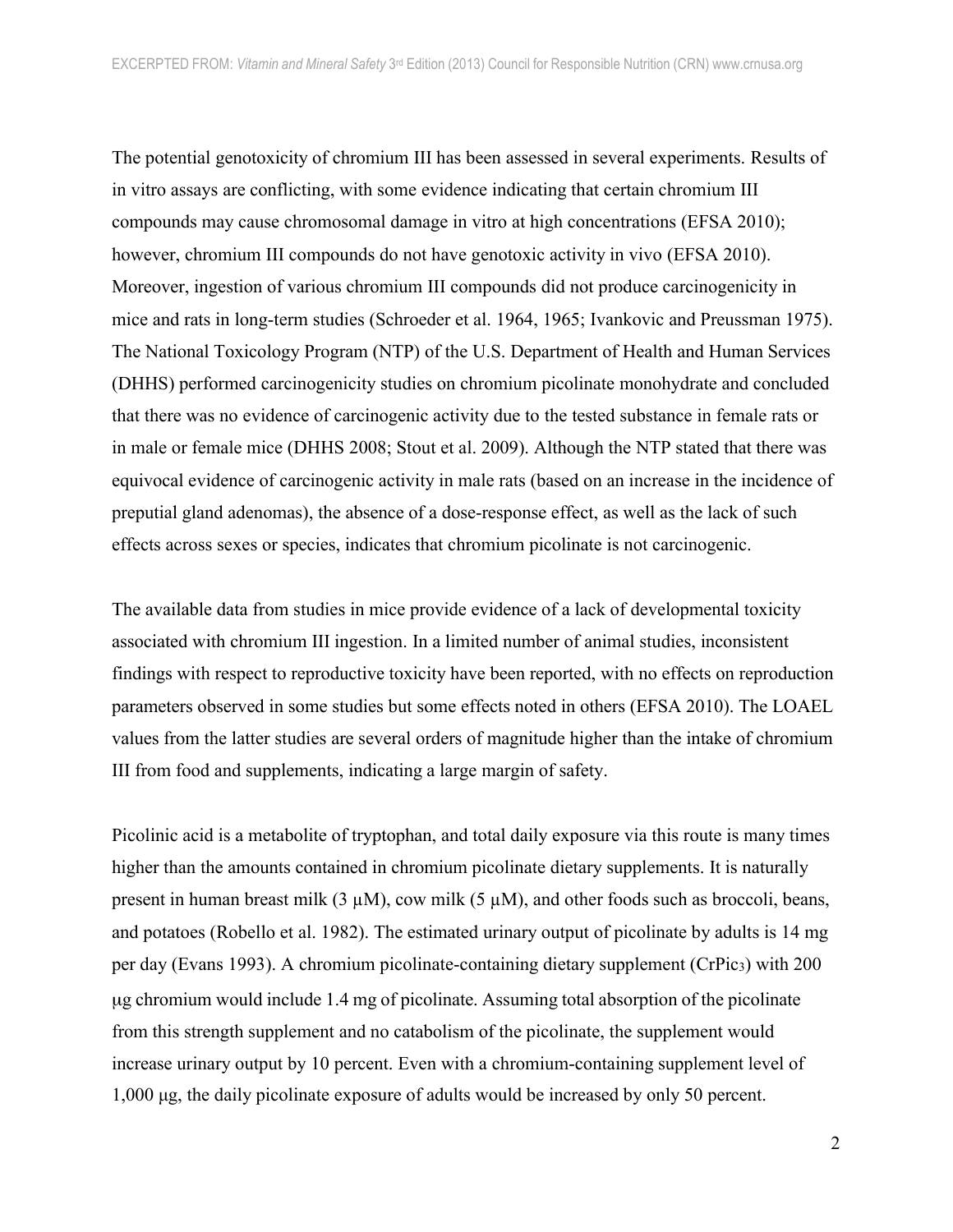Human clinical trials have provided strong support for the safety of chromium supplements in chromium picolinate form at levels of up to 1,000 µg per day (IOM 2001, 2006; Broadhurst and Domenico 2006). No pattern of adverse effects has been observed in these trials.

A number of anecdotal reports have attributed adverse effects to supplements of chromium in general (IOM 2001; EVM 2003) and to chromium picolinate in particular (Wasser et al. 1997). One report, concerning a single case of renal failure in a person who was taking chromium picolinate, attributed the disease to the chromium supplement (Wasser et al. 1997). The authors acknowledged that the patient also received "antihypertensive agents," but nonetheless attributed the effect solely to chromium picolinate; the renal toxicity of antihypertensive agents and pathological effects of poorly controlled hypertension apparently were not considered. Critical letters were published in response to the report (Michenfelder et al. 1997; Hathcock 1997), pointing out the flaws in the conclusion. Despite these methodological issues and the critical response, the case is often cited without caveat (Hepburn et al. 2003; IOM 2006).

## **Official Reviews**

**World Health Organization (WHO 1996).** The WHO reviewed the safety of chromium supplementation and considered that supplementation with chromium should not exceed 250 ug per day. It was noted, however, that research suggests that the upper limit of the safe range of population mean intakes of chromium could be above this level.

**EPA (1998).** From chromic oxide data with mice, the EPA identified 1.47 g of chromium per kg of body weight as the NOAEL in animals but could not identify a LOAEL. By rounding down to 1 g per kg and applying a composite UF of 1,000, the EPA calculated a chromium maximum of 1 mg per kg, which is equivalent to 70,000 µg for a 70-kg person. Thus, chromium III has an extraordinarily wide margin of safety.

**IOM (2001).** The IOM could not identify a mean requirement, but set its AI at 25 ug for young adult women and 35 µg for young adult men. The adequacy of intakes in this range is supported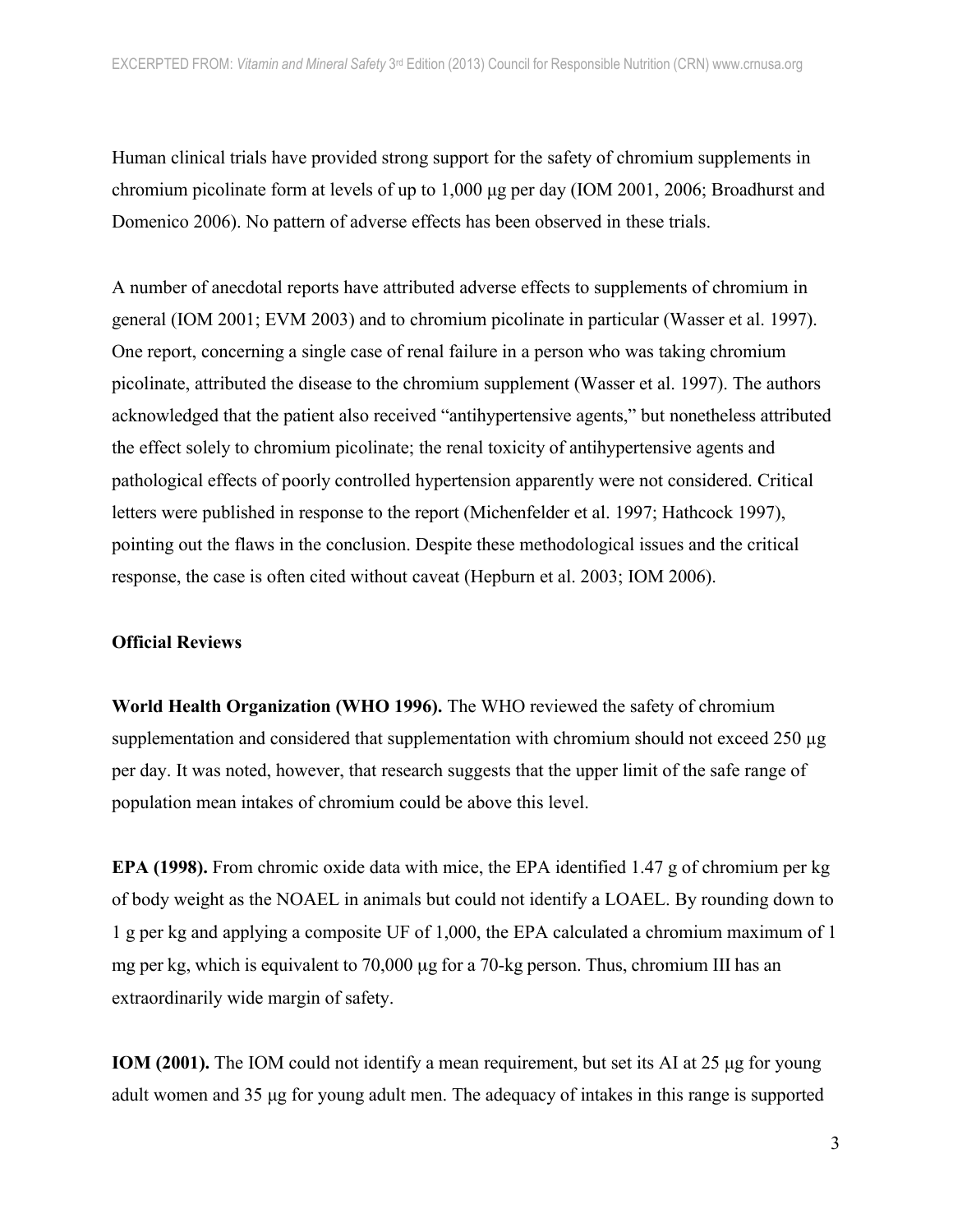by normal dietary chromium consumption in healthy persons, but it is not clear that such intakes lower the risk of type II diabetes in middle age. The IOM considered the evidence related to chronic renal failure, genotoxicity, carcinogenicity, hepatotoxicity, reproductive toxicity, and other possible effects and could not identify a hazard or dose-response relationship for soluble salts of dietary chromium (that is, chromium III). Thus, the IOM did not set a UL. The organization has released a draft monograph on the safety of chromium picolinate, but no risk assessment conclusion was reached for this form of chromium (IOM 2006). The draft report did, however, supply an excellent summary of the clinical trials that have been done on this ingredient.

**European Commission, Scientific Committee on Food (EC SCF 2003).** The EC SCF reviewed chromium toxicity and reached conclusions that were, as a whole, the same as those reached by the IOM. The animal data of Anderson, Cheng, et al. (1997) were considered, but, given the absence of adverse effects, the EC SCF decided not to set an UL for chromium.

**EVM (2003).** The UK's EVM found no credible evidence of adverse effects but identified a guidance level of 10,000 µg (10 mg) per day, based on extrapolation from animal research on chromium chloride and chromium picolinate. In making this decision, the EVM derived its guidance level directly from the experiments of Anderson and coworkers, who performed histopathological examinations of the treated rats and found no adverse effects resulting from chromium chloride (CrCl<sub>3</sub>) or chromium picolinate (CrPic<sub>3</sub>) (the rats were fed 15 mg of chromium per kg of body weight per day) (Anderson, Cheng, et al. 1997). A composite UF of 100 was applied by the EVM to the highest level of chromium chloride used, which was identified as the NOAEL. In the Anderson study relied upon by the EVM, chromium chloride and chromium picolinate were used with the same levels of chromium, and each produced no evidence of toxicity. The EVM refused to apply the guidance level derived from Anderson's data to the picolinate form based on findings of DNA damage caused by chromium picolinate to mammalian cells in vitro. Subsequently, the Committee on Mutagenicity reviewed further data and concluded that the balance of the evidence suggested that chromium picolinate was not genotoxic. Accordingly, the UK Food Standards Agency (FSA) stated in 2004 that there is no need to avoid chromium picolinate (FSA 2004).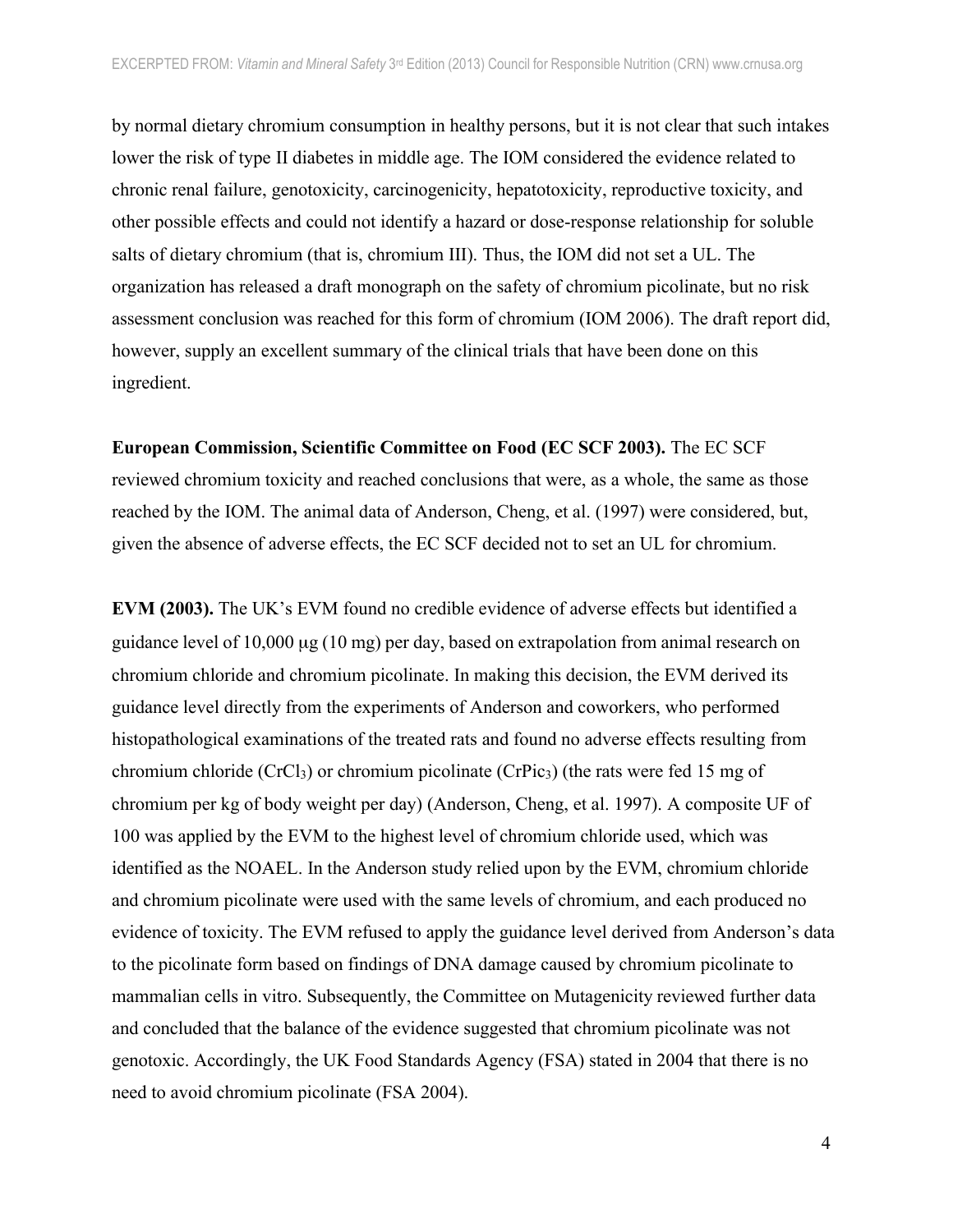**EFSA (2010).** The EFSA evaluated the safety of chromium III as a nutrient added to food for particular nutritional uses and foods intended for the general population (including supplements), with a focus on the potential genotoxicity of chromium III. The EFSA concluded that the safety of chromium III as a nutrient added to food is not of concern, provided that the ingestion of chromium III from the food is not greater than 250 µg per day (which the WHO considered as the level of chromium supplementation that should not be exceeded). The EFSA's conclusion was based on the following: (1) the maximum intake levels for supplemental intake established by the WHO would be in the same order of magnitude as normal dietary intake of chromium in the EU; (2) chromium picolinate (and other sources of chromium III) might cause DNA damage at high concentrations in vitro; (3) the DNA damage that may occur in vitro has not been reported in in vivo genotoxicity assays; (4) chromium III is not carcinogenic; and (5) there is a large margin of safety between an intake of 250 µg per day (4.1 µg per kg per day in a 60-kg adult) and the NOAEL of 6,100 mg chromium picolinate monohydrate per kg per day (727 mg chromium III per kg per day) for mice and of 2,400 mg chromium picolinate monohydrate per kg per day (300 mg chromium III per kg per day) for rats in the long-term studies conducted by the NTP.

#### **CRN Recommendations**

The CRN concludes that the available clinical trial data are sufficient to indicate safety for chromium supplements at levels of up to 1,000 µg per day for adults. On the basis of both the large number of clinical trials summarized in Table B-1 from the IOM's 2006 draft monograph and other official reviews of forms of chromium III, CRN sets its UL for chromium supplements at 1,000 µg per day, including the picolinate form and other forms of chromium III.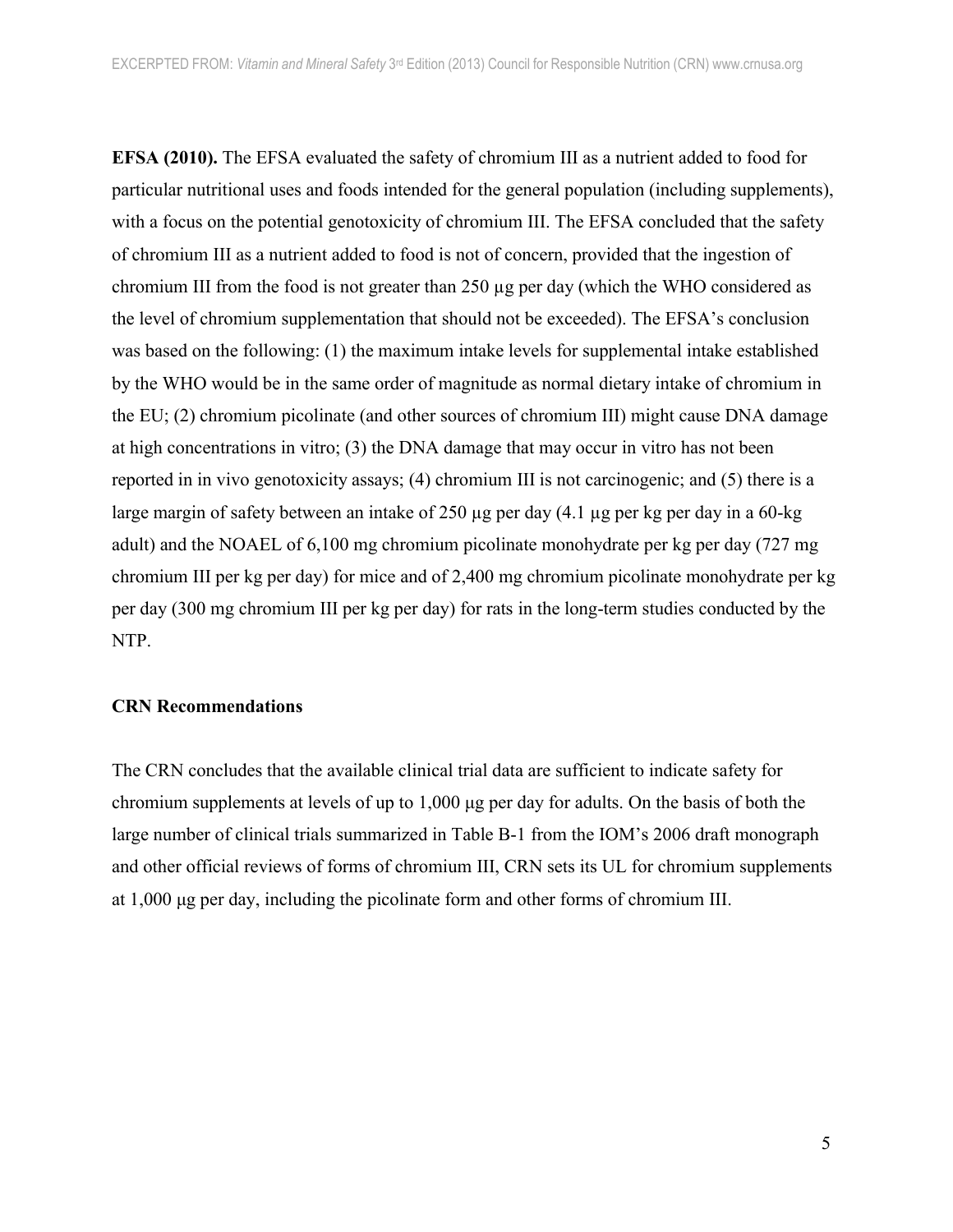# **Quantitative Summary for Chromium**

| CRN UL, supplemental intake              | $1,000 \mu g/day$ (any chemical form of   |
|------------------------------------------|-------------------------------------------|
|                                          | chromium III)                             |
| IOM UL, total intake                     | Not determined                            |
| EC SCF UL, total intake                  | Not determined                            |
| EFSA, maximum added to foods (including) | $250 \mu g/day$                           |
| food supplements)                        |                                           |
| EC supplement maximum                    | Not determined                            |
| EVM, guidance level, total intake        | $10 \text{ mg } (10,000 \text{ µg})$ /day |

# **References**

Anderson RA, Bryden NA, Polansky MM. 1997. Lack of toxicity of chromium chloride and chromium picolinate in rats. *J Am Coll Nutr*. 16:273–279.

Anderson RA, Cheng N, Bryden NA, et al. 1997. Elevated intakes of supplemental chromium improve glucose and insulin variable in individuals with type 2 diabetes. *Diabetes.* 46:1786– 1791.

Broadhurst CL, Domenico P. 2006. Clinical studies on chromium picolinate supplementation in diabetes mellitus: a review. *Diabetes Technol Ther*. 8(6):677–687.

Bulbulian R, Pringle DD, Liddy MS. 1996. Chromium picolinate supplementation in male and female swimmers. *Med Sci Sports Exp.* 28S:S111.

Department of Health and Human Services (DHHS), National Toxicology Program (NTP). 2008. NTP Technical Report on the Toxicology and Carcinogenesis Studies of Chromium(III) Picolinate Monohydrate (CAS No. 27882-76-4) in F344/N Rats and B6C3F1 Mice (Feed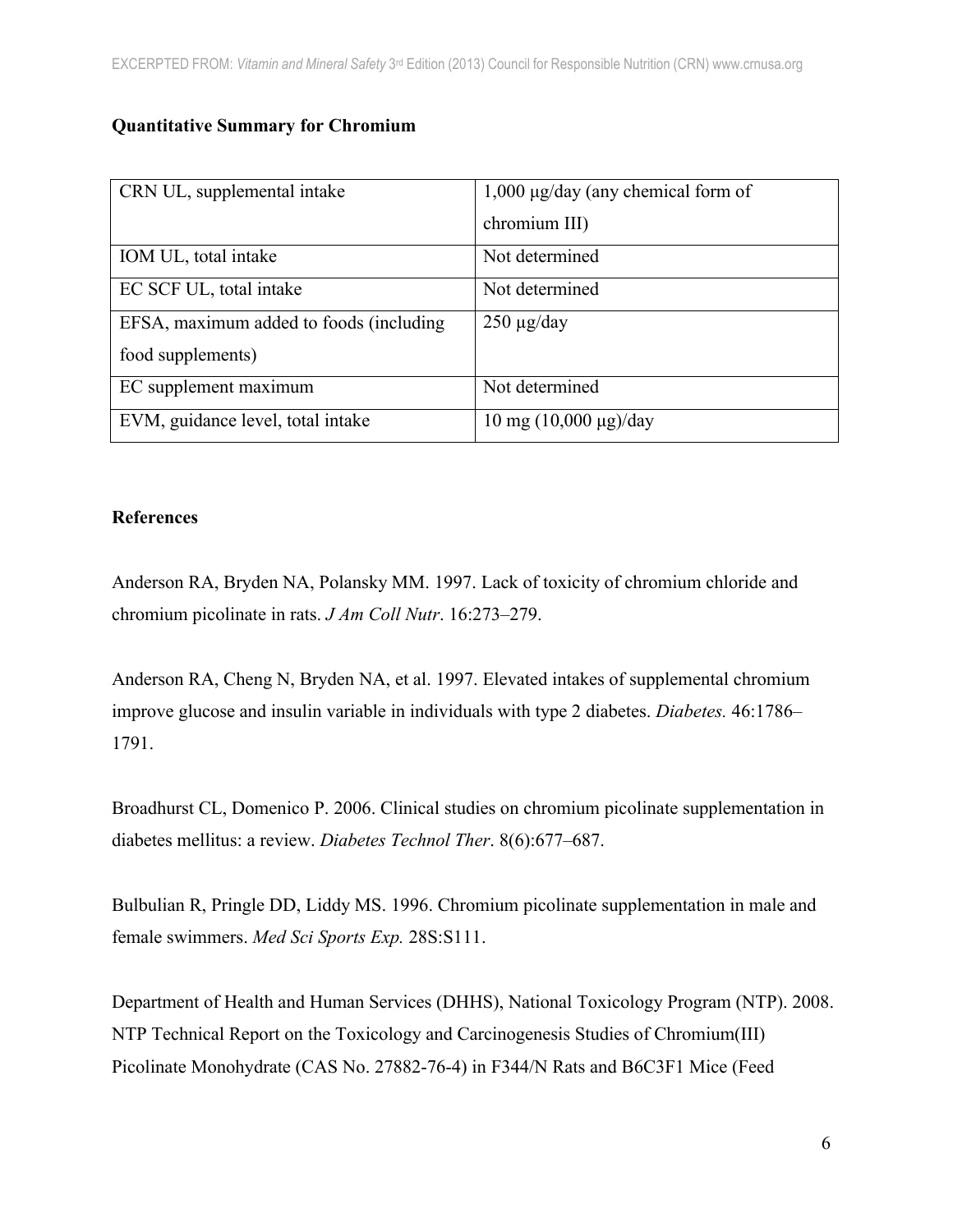Studies): DRAFT. NTP Technical Report Series, No. 556. Research Triangle Park, NC. Abstract available from

http://ntp.niehs.nih.gov/index.cfm?objectid=6A4A18CB-F1F6-975E-72D4856D552E4068. Full Draft available from: http://ntp.niehs.nih.gov/files/TR556board\_webRev.pdf.

Dourson ML. 1994. The chromium reference dose. In: Mertz W, Abernathy CO, Olin SS, eds. *Risk Assessment of Essential Elements*. Washington, DC: ILSI Press; 207–212.

Environmental Protection Agency, Office of Pesticide Programs. 1991. Pesticide Assessment Guidelines: Subdivision F, Hazard Evaluation, Human and Domestic Animals. Series 84, Mutagenicity, Addendum 9. PB91-158394, 540/09-91-122. Washington, DC.

Environmental Protection Agency, Office of Research and Development. 1996. Proposed Guidelines for Carcinogen Risk Assessment. EPA/600/P-92/003C. Washington, DC.

Environmental Protection Agency, Integrated Risk Information System (IRIS). 1998. Toxicological Review of Trivalent Chromium. CAS No. 16065-83-1. August. Washington, DC. http://www.epa.gov/iris/toxreviews/0028tr.pdf.

European Commission, Scientific Committee on Food (EC SCF). 2003. Opinion of the Scientific Committee on Food on the Tolerable Upper Intake Level of Trivalent Chromium. European Commission, SCF/CS/NUT/UPPLEV/67 Final Report. Brussels.

European Food Safety Authority (EFSA). 2010. Safety of trivalent chromium as a nutrient added for nutritional purposes to foodstuffs for particular nutritional uses and foods intended for the general population (including food supplements). *EFSA J*. 8(12):1882.

Evans GW. 1993. Chromium picolinate in an efficacious and safe supplement. *Int J Sport Nutr.* 3:117–122.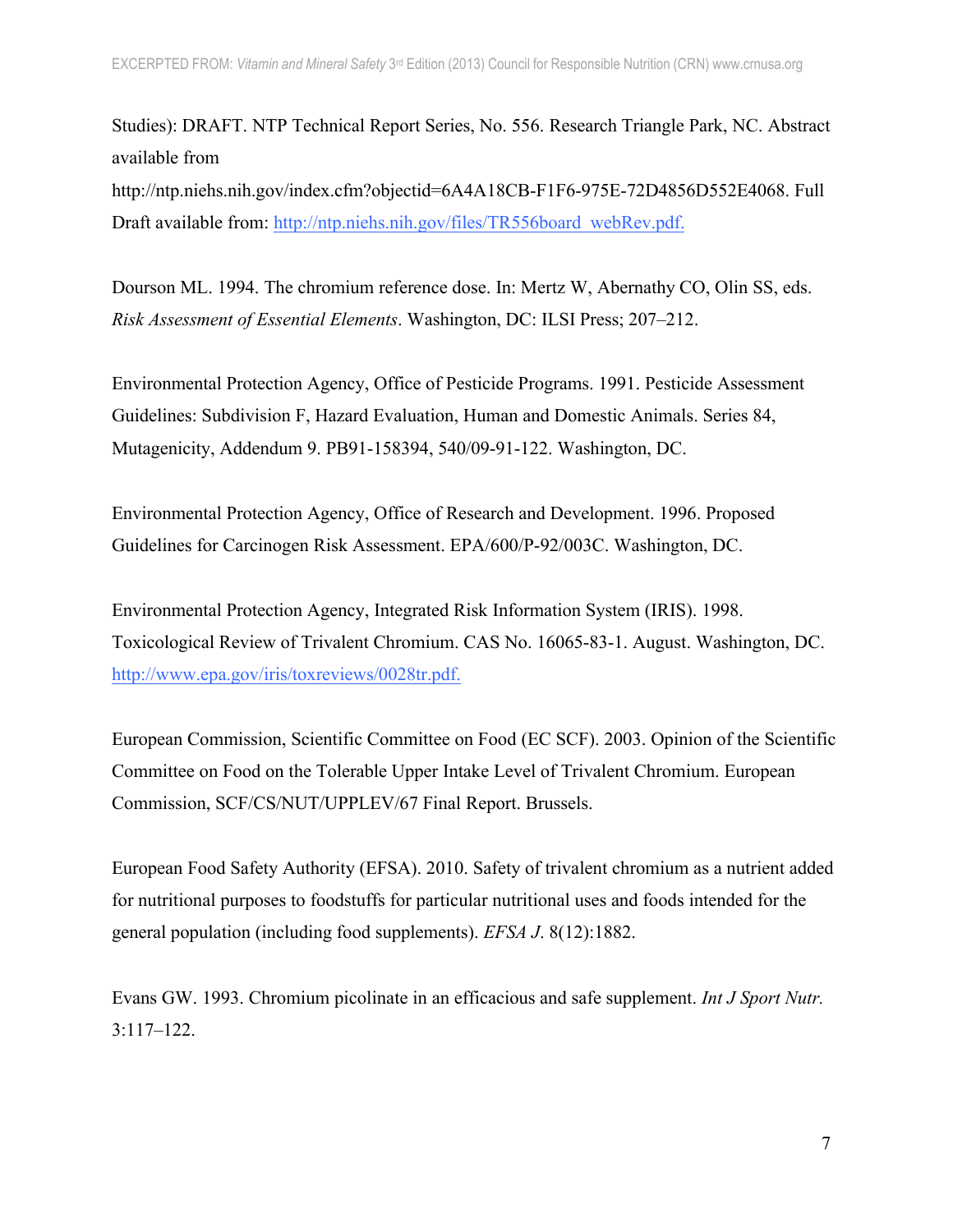Expert Group on Vitamins and Minerals (EVM), Committee on Toxicity. 2003. *Safe Upper Levels for Vitamins and Minerals.* London: Food Standards Agency Publications.

Food Standards Agency (FSA). 2004. Agency revises chromium picolinate advice. http://tna.europarchive.org/20110116113217/http://www.food.gov.uk/news/newsarchive/2004/de c/chromiumupdate.

Gad SC. 1989. Acute and chronic systemic chromium toxicity. *Sci Total Environ.* 86:149–157.

Ghosh D, Bhattacharya B, Mikherjee B, et al. 2002. Role of chromium supplementation in Indians with type 2 diabetes mellitus. *J Nutr Biochem.* 13:690–697.

Hathcock JN. 1996. Safety limits for nutrients. *J Nutr*. 126:2386S–2389S.

Hathcock JN. 1997. Over-the-counter chromium and renal failure [letter]. *Ann Int Med*. 127:655.

Hepburn D., Xiao J., Bindom S., Vincent J., O'Donnell J. (2003). Nutritional supplement chromium picolinate causes sterility and lethal mutations in *Drosophila melanogaster*. *Proc. Natl Acad Sci*. 100:3766–3771.

Institute of Medicine (IOM). 2001. *Dietary Reference Intakes for Vitamin A, Vitamin K, Arsenic, Boron, Chromium, Copper, Iodine, Iron, Manganese, Molybdenum, Nickel, Silicon, Vanadium, and Zinc.* Washington, DC: National Academy Press.

Institute of Medicine (IOM). 2006. *Dietary Reference Intakes: The Essential Guide to Nutrient Requirements*. Washington, DC: The National Academies Press.

Ivankovic S, Preussman R. 1975. Absence of toxic and carcinogenic effects after administration of high doses of chromic oxide pigment in subacute and long-term feeding experiments in rats. *Food Cosmetics Toxicol.* 13:347–351.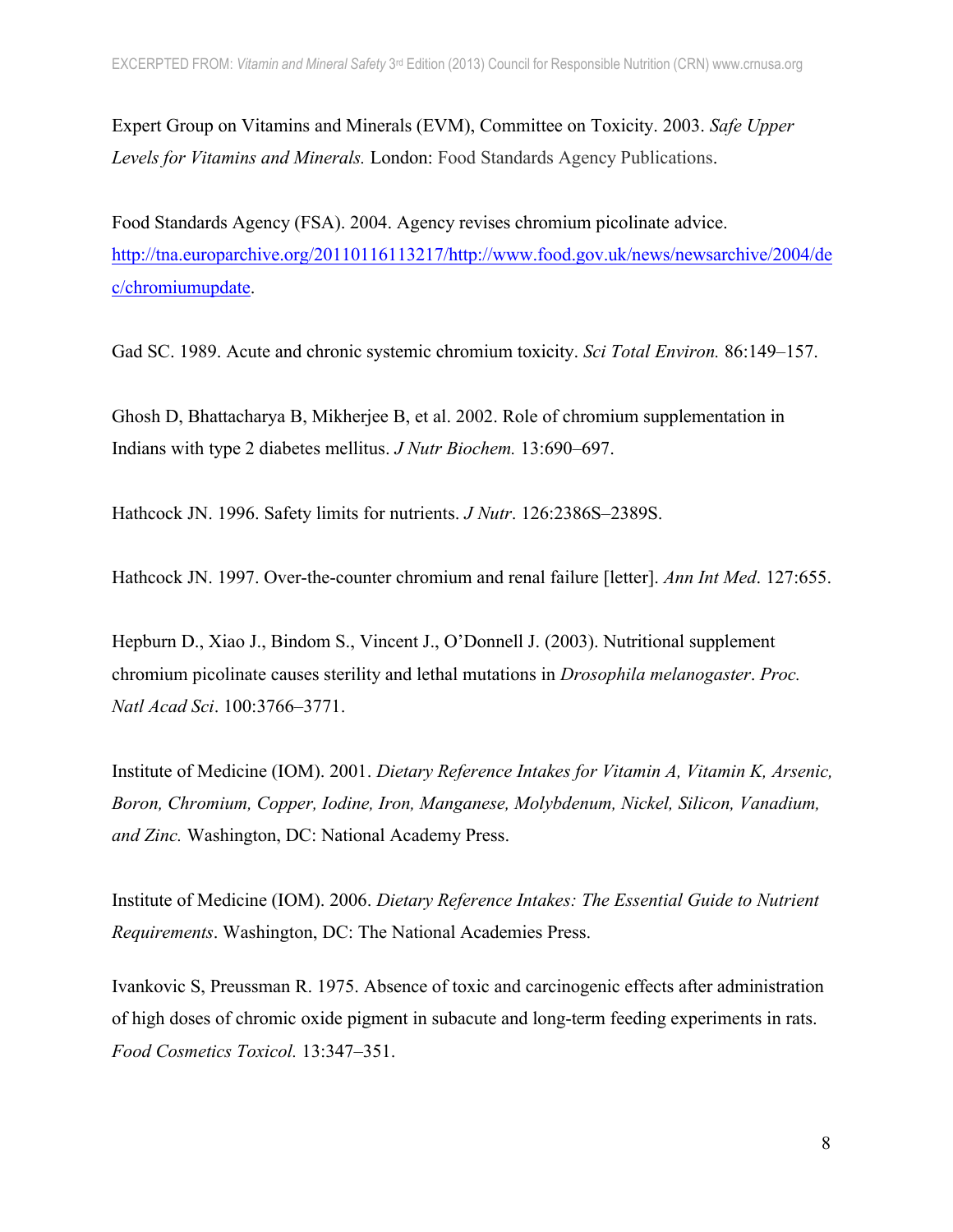Lukaski HC, Bolonchuk WW, Siders WA, Milne DB. 1996. Chromium supplementation and resistance training: effects on body composition, strength, and trace element status of men. *Am J Clin Nutr*. 63:954–965.

Michenfelder HJ, Thompson J, Shepherd M. 1997. Over-the-counter chromium and renal failure. *Ann Int Med*. 127:655.

Nielsen FW. 1994. Chromium. In: Shils ME, Olson JA, Shike M, eds. *Modern Nutrition in Health and Disease*. 8th ed. Philadelphia: Lea and Febiger; 264–268.

Page TG, Southern LL, Ward TL, Thompson DL Jr. 1993. Effect of chromium picolinate on growth and serum and carcass traits of growing-finishing pigs. *J Anim Sci*. 71:656–662.

Robello T, Lonnderdal B, Hurley L. 1982. Picolinic acid in milk, pancreatic juice and intestine: inadequate for role in zinc absorption. *Am J Clin Nutr.* 35:1–5.

Schroeder HA, Balassa JJ, Vinton WH Jr. 1964. Chromium, lead, cadmium, nickel and titanium in mice: effect on mortality, tumors and tissue levels. *J Nutr.* 83:239–250.

Schroeder HA, Balassa JJ, Vinton WH Jr. 1965. Chromium, cadmium and lead in rats: effects on lifespan, tumors and tissue levels. *J Nutr.* 86:51–66.

Stoecker BJ. 1999. Chromium. In: Shils M, Olson J, Shike M, eds. *Modern Nutrition in Health and Disease*. 9th ed. Baltimore: Williams & Wilkins; 277–282.

Stout MD, Nyska A, Collins BJ, et al. 2009. Chronic toxicity and carcinogenicity studies of chromium(III) picolinate monohydrate administered in feed to F344/N rats and B6C3F1 mice for 2 years. *Food Chemical Toxicol.* 47:729–733.

Wasser WG, Feldman NS, D'Agati VD. 1997. Chronic renal failure after ingestion of over-thecounter chromium picolinate. *Ann Intern Med*. 126:410.